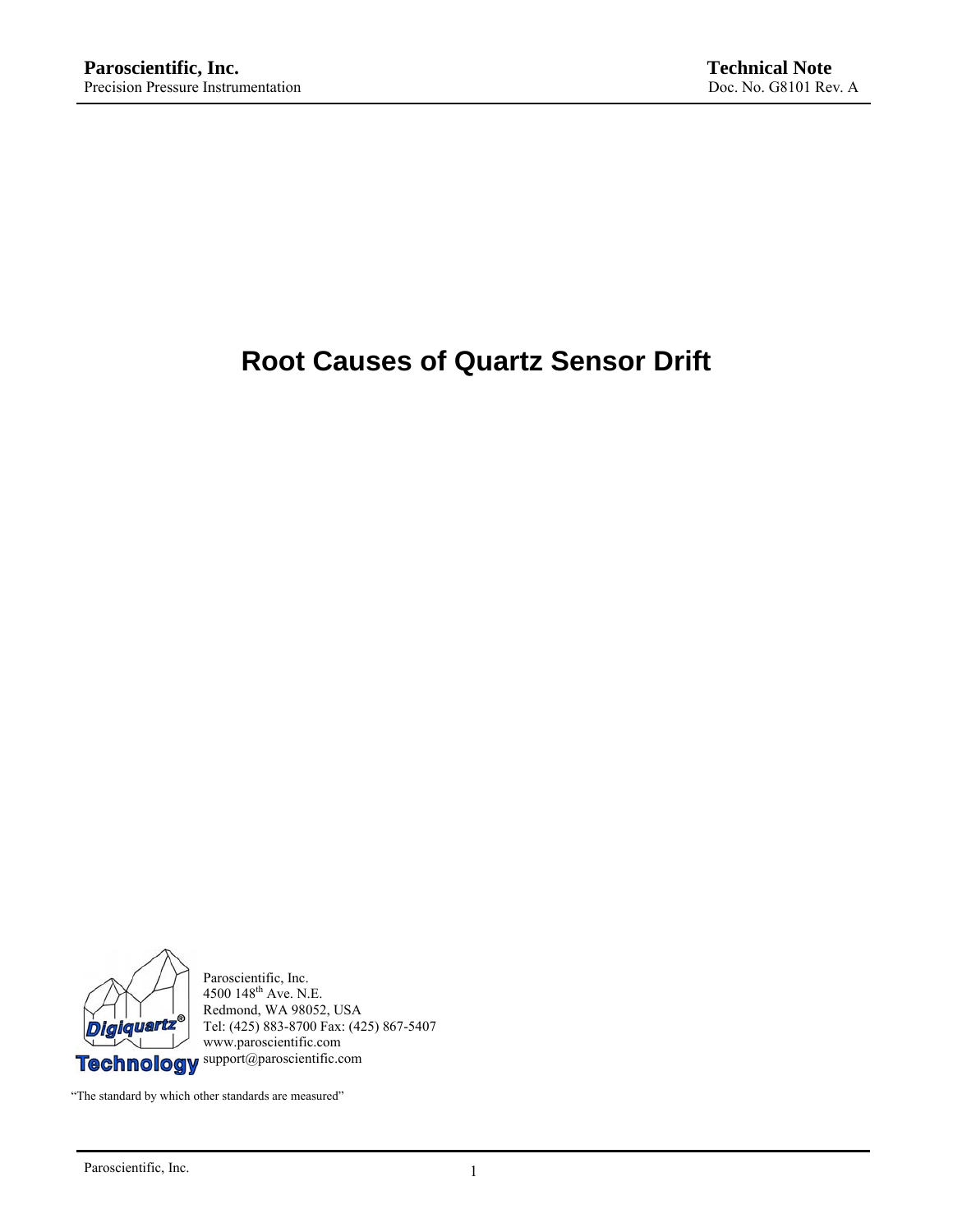## **Root Causes of Quartz Sensor Drift**

#### **Jerome M. Paros and Taro Kobayashi**

#### **Abstract:**

The root causes of Quartz Sensor drift are analyzed. Models are developed for drift mechanisms that occur when the Quartz Sensors are unloaded ("outgassing") and loaded ("viscoelastic creep").

## **Background:**

Quartz Nano-Resolution Pressure Sensors, Accelerometers, and Tiltmeters are used in disaster warning systems to detect earthquakes, tsunamis, and severe weather. Reference 1 describes in-situ calibration methods that can provide the measurements needed for geodesy and long-term forecasting.

Drift is similar on all of the Quartz Sensors despite completely different mechanisms that apply loads to the quartz crystals. For example, the pressure sensors use bellows, Bourdon tubes, or diaphragms as pressure-to-force converters whereas the accelerometers generate forces due to accelerations acting on inertially suspended masses. The common elements are the crystals and their attachments to the force-producing structures.

Call the drift at zero load "outgassing" and the drift at load (e.g. full-scale) "creep". Both effects diminish exponentially with time but drift in opposite directions. Outgassing (aging) of quartz crystals can produce increasing frequencies with apparently higher force outputs. These frequency changes must be converted to equivalent error forces through the conformance (linearization) equation. Creep is in the direction of lower outputs and is due to attachment or mechanism "creep" deflections that work against the spring rate of the mechanism to generate viscoelastic error forces. The combined drift effects are dependent on the deployment history as illustrated in Figure 1.

The fits to 7 years of typical drift data at 0 were extrapolated and subtracted from 4 months of drift data held mostly at pressure A = 100 MPa. The resulting curves illustrate Drift @ 0 (outgassing), Drift @ A (creep), and Drift @ A combined. Data were provided by Dr. Hiroaki Kajikawa of the National Metrology Institute of Japan--(AIST).

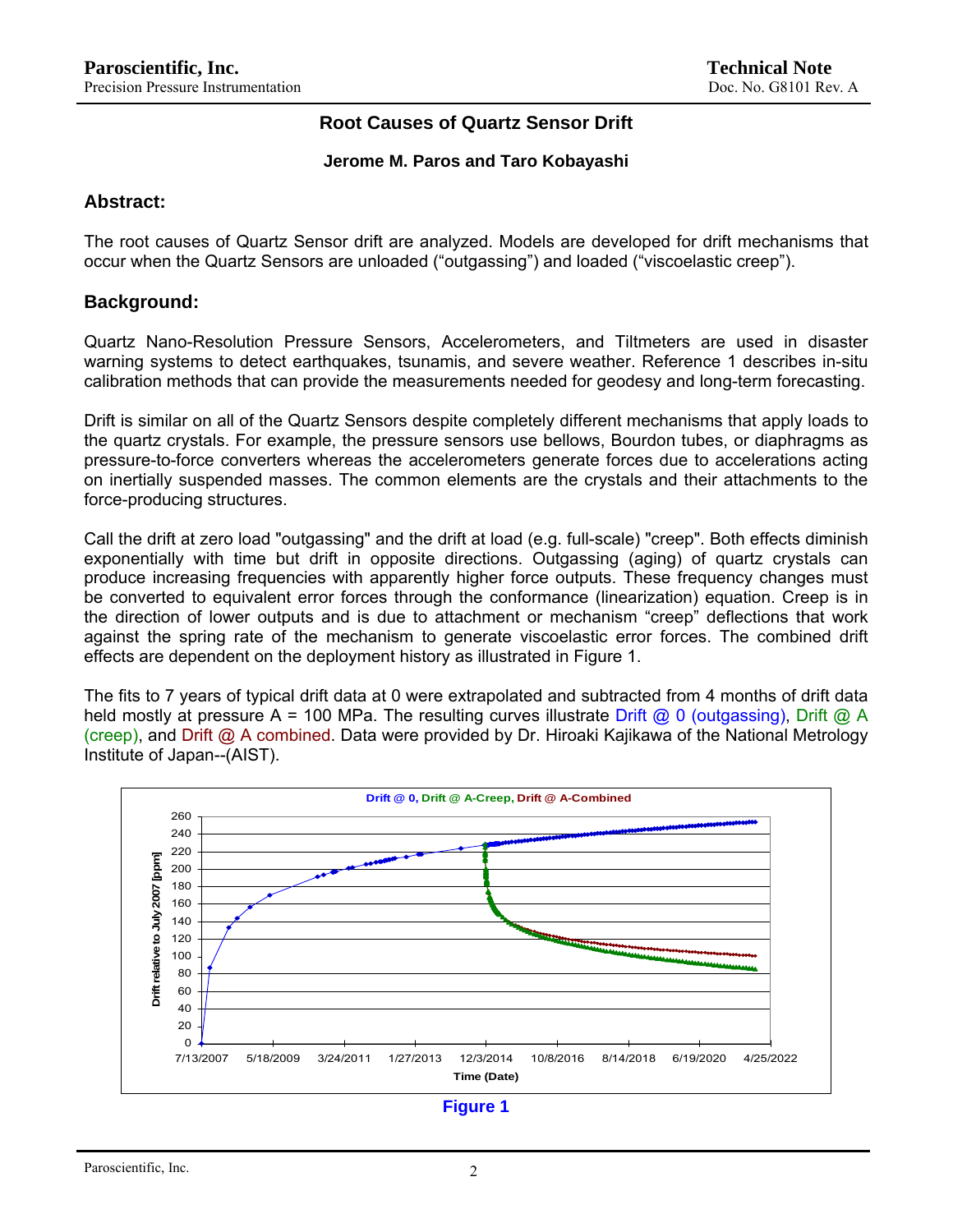As shown in Figure 2, the combined drift can look quite different depending on the pressure profile.





## **Outgassing:**

The Quartz Crystal Resonator Force Sensors have a 10% change in frequency with applied full-scale load. A 1 part-per-million (ppm) drift in frequency represents 10 ppm drift of full-scale output. Figure 3 is a slide from Dr. John Vig's presentation at: http://tf.nist.gov/sim/2010 Seminar/vig3.ppt. The aging curves of standard (unloaded) quartz crystal resonators due to outgassing are in the direction of higher frequencies and look very similar to the pressure sensor drift curves at zero load.

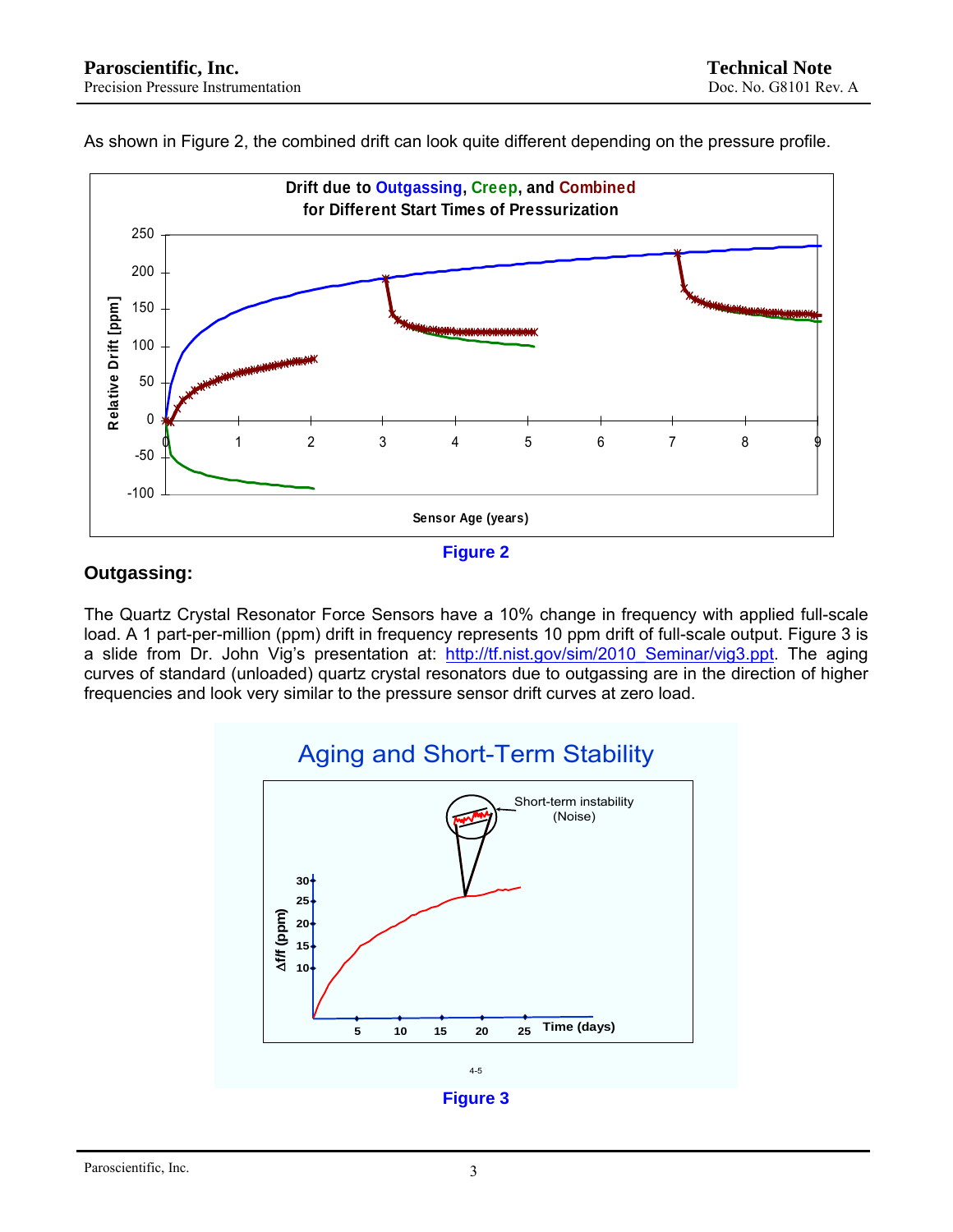In Reference 2, Quartz Sensor stability was mathematically modeled using data from Paroscientific pressure sensors and Quartz Seismic Sensors accelerometers. Qualitatively, we looked for models that related to physical reality and quantitatively we looked for the best fits with the fewest free parameters and the best predictive behavior. Stability data were fit with various models and the residuals between the data and each fit were compared. As shown in Figure 4, the drift curves for the unloaded Quartz Sensors are similar in shape to the aging curve shown above for standard crystals used in countertimer applications and the mathematical fits are quite good. In the quartz sensors, the frequency changes due to crystal outgassing must be converted to equivalent error forces through the conformance (linearization) equation.



#### **SN123148 Comparison of Full Fits (Fit over entire 200 Days)**

## **Creep:**

Loads applied to the attachment joints produce viscoelastic creep (deflections) that act against the spring rates of the mechanisms to generate error forces. The quartz resonator cannot distinguish the error forces due to creep from the sensed input forces.

The Kelvin-Voigt viscoelastic model (Appendix I) predicts that drift due to creep is proportional to the reactive spring rate of the mechanism and the applied load. Creep is inversely proportional to the modulus. The time dependence is an exponential function with a time constant equal to the modulus divided by the viscosity. When the load is removed, a viscoelastic "recovery" occurs.

Dr. Hiroaki Kajikawa and his colleagues at the National Metrology Institute of Japan--(AIST) followed seven years of testing with quartz pressure sensors mostly at zero pressure with four months at fullscale pressure at 100 MPa and then returned to zero pressure to monitor the viscoelastic recovery as illustrated below. The fit to the creep model was reversed in sign to model the recovery and the outgassing was added to predict the combined recovery curve. As shown in Figure 5, the predicted recovery compares well to the data plots excerpted from Reference 3.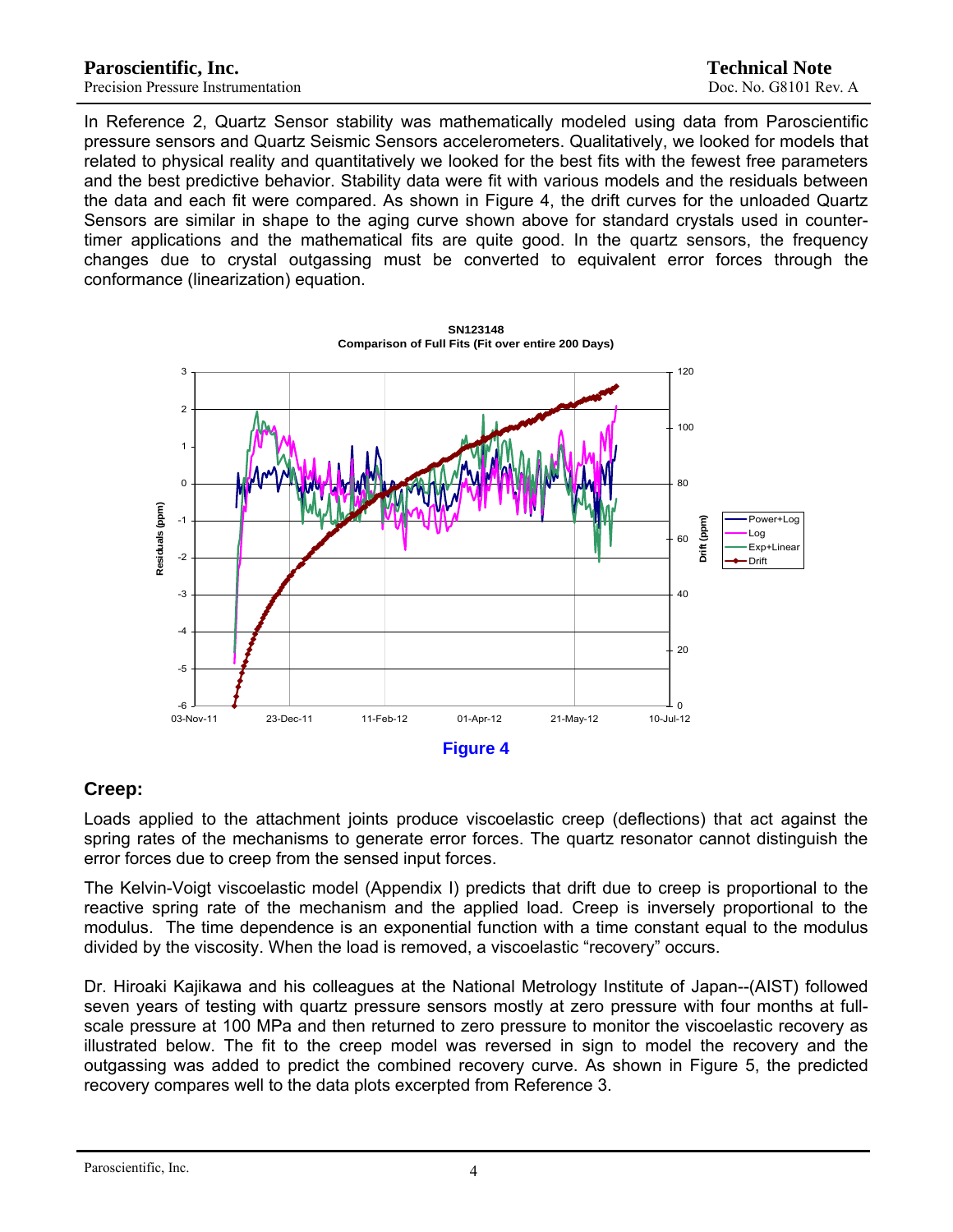

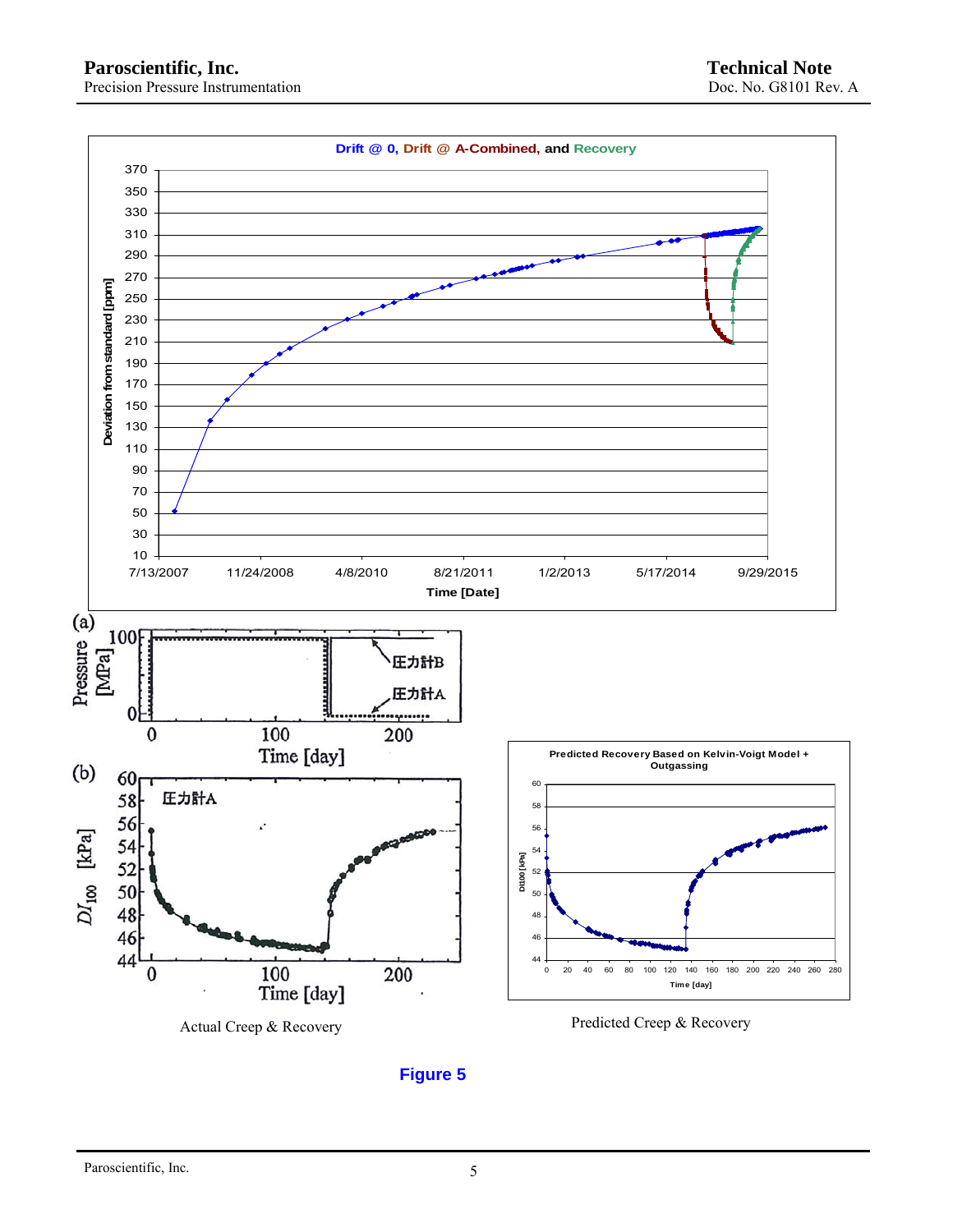## **Conclusions:**

There are two independent root causes for drift--"outgassing" and "creep". Both effects diminish exponentially with time. At zero load, outgassing generates increasing frequencies with apparently higher outputs. When the crystals are loaded, creep is in the opposite direction to outgassing and generates lower outputs. The combined drift effects are dependent on the deployment history.

## **References:**

- (1) [J.M. Paros and T. Kobayashi, "Calibration Methods to Eliminate Sensor Drift", G8097,](http://paroscientific.com/pdf/G8097_Calibration_Methods_to_Eliminate_Sensor_Drift.pdf)  [Paroscientific, Inc., Technical Note](http://paroscientific.com/pdf/G8097_Calibration_Methods_to_Eliminate_Sensor_Drift.pdf)
- (2) [J.M. Paros and T. Kobayashi, "Mathematical Models of Quartz Sensor Stability", G8095](http://paroscientific.com/pdf/G8095_Mathematical_Models.pdf)  [Paroscientific, Inc., Technical Note.](http://paroscientific.com/pdf/G8095_Mathematical_Models.pdf)
- (3) H. Kajikawa and T. Kobata. "Long-term drift of hydraulic pressure transducers constantly subjected to high pressure." Proceedings of the 32<sup>nd</sup> Sensing Forum, Osaka, Japan, 10-11 September 2015. pp.261-266.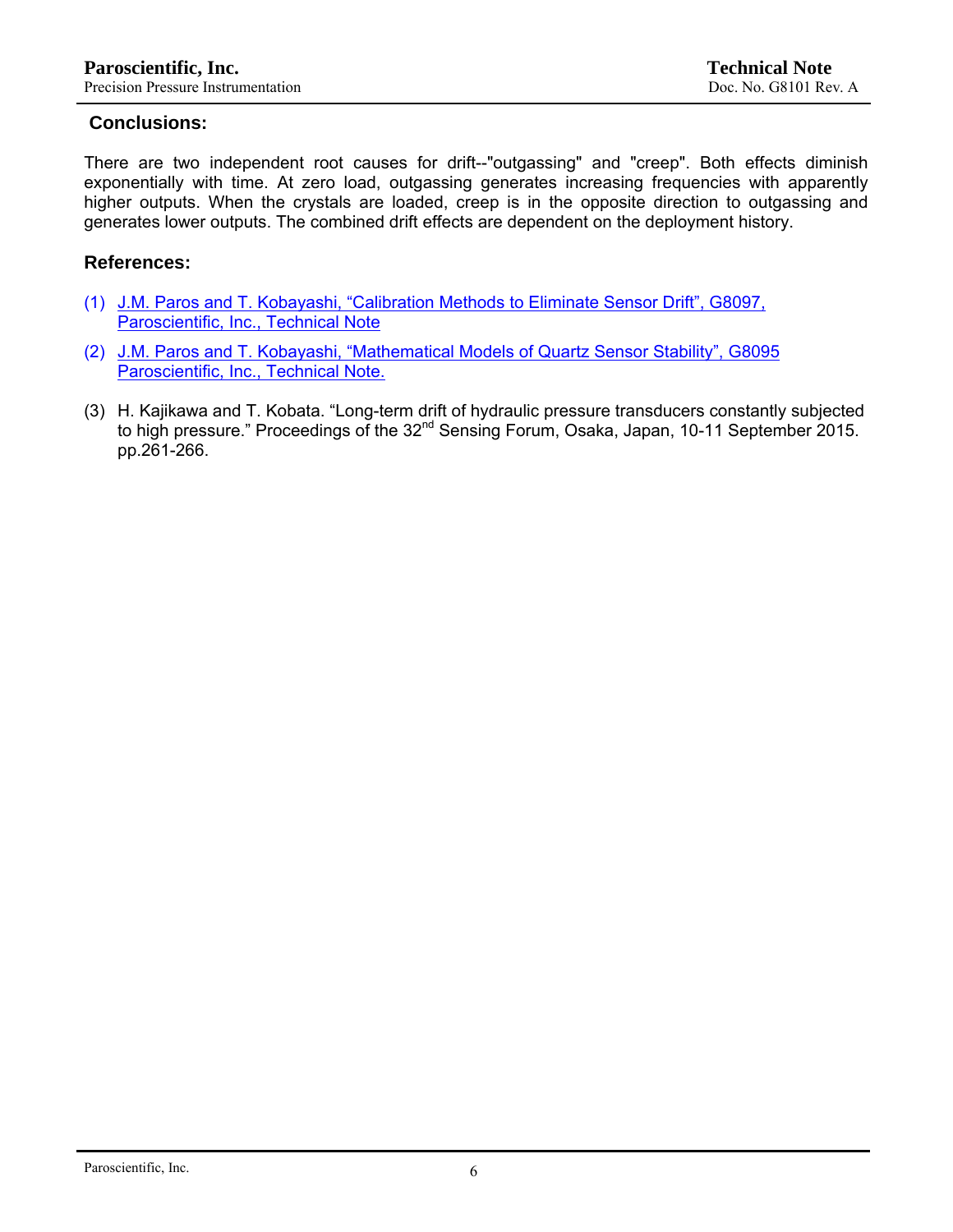## **Appendix I Kelvin–Voigt Model of Creep Drift**

The Kelvin–Voigt model represents loads applied to a purely viscous damper, D, and purely elastic spring, S, connected in parallel as shown in Figure 1.



**Figure 1** Kelvin–Voigt Model

Since the spring and damper are arranged in parallel, the strains in each component are equal:

**Strain** =  $\varepsilon_{Total}$  =  $\varepsilon_{D}$  =  $\varepsilon_{S}$ 

The total stress will be the sum of the stress in each component:

## **Stress** =  $\sigma_{\text{Total}} = \sigma_D + \sigma_S$

The stress in the spring equals the modulus of elasticity, E, times the strain in the spring. The stress in the damper equals the viscosity, η, times the rate of change of strain in the damper. Thus in a Kelvin– Voigt material, stress σ, strain ε, and their rates of change with respect to time *t* are given by:

$$
\sigma(t) = E\varepsilon(t) + \eta \frac{d\varepsilon(t)}{dt}
$$

The above equation may be used for both shear stress and/or normal stress load applications.

## **Response to a Stress Step Function**

If a constant stress, σ**0**, is suddenly applied to a Kelvin–Voigt material, then the strain approaches the strain of the pure elastic material,  $\frac{\sigma_{_{0}}}{E}$  , as a decaying exponential:

**Strain** 
$$
(t) = \frac{\sigma_0}{E} (1 - e^{-\lambda t})
$$
, where *t* is time and  $\lambda$  is the relaxation rate,  $\lambda = \frac{E}{\eta}$